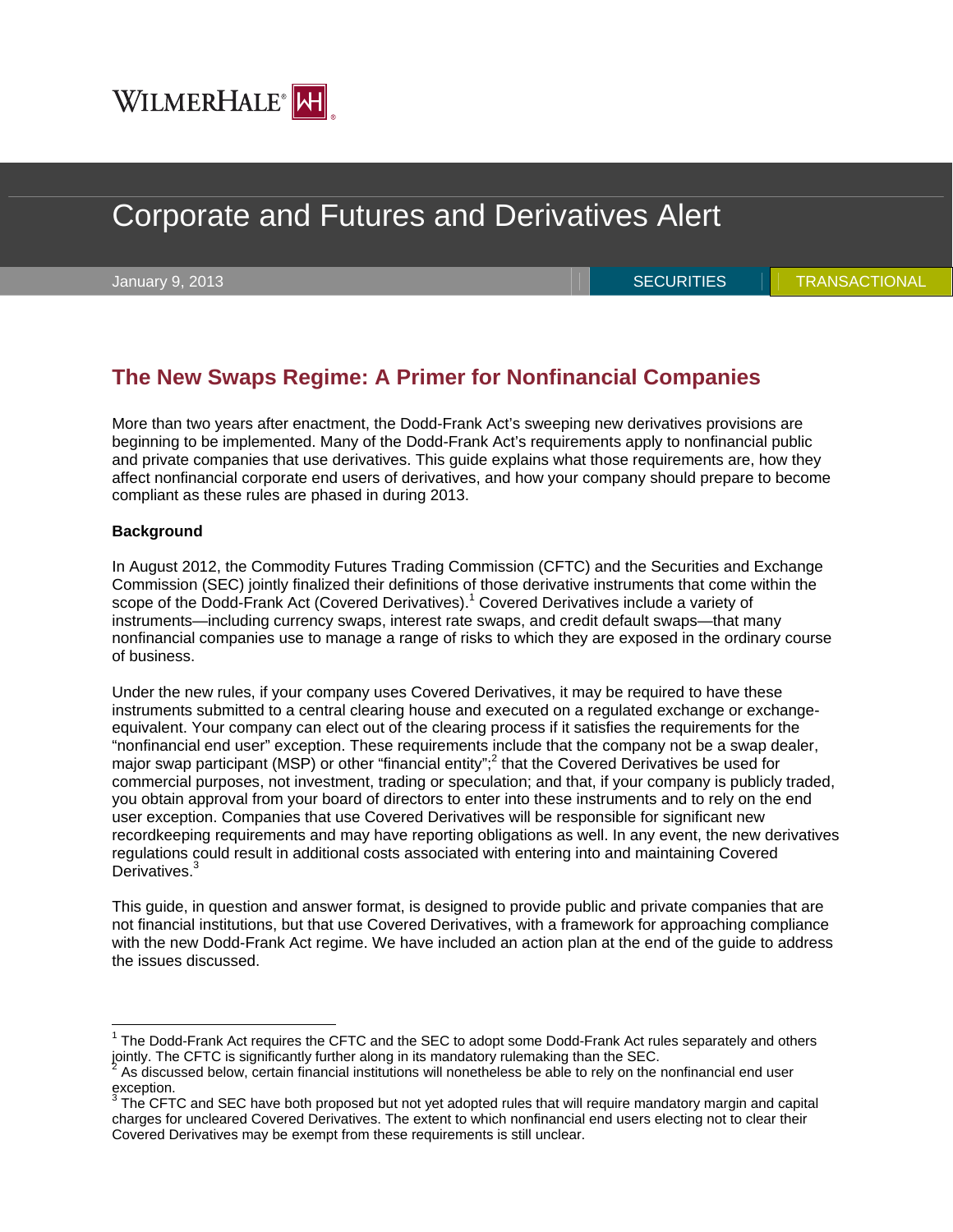#### **What is a Covered Derivative and does your company use any?**

A derivative is a contract whose value is based on (i.e., derived from) the value of something else. That "something else" is usually referred to as an "underlying," which is typically (but not always) a security, a commodity (e.g., fuel), an index or portfolio, or a reference rate. Derivatives may be traded on an exchange or over-the-counter (OTC). Exchange-traded derivatives (e.g., futures, options on futures, and exchange-listed equity options) were regulated before the Dodd-Frank Act. OTC derivatives, on the other hand, which are bilateral contracts typically negotiated between principals, were largely unregulated prior to implementation of the Dodd-Frank Act provisions, but most will now be regulated under the Dodd-Frank Act.

OTC derivatives that are now regulated, i.e., Covered Derivatives, include three categories of instruments: "swaps," "security-based swaps," and "mixed swaps." Examples of swaps include interest rate swaps, foreign currency and cross-currency swaps and options, forward rate agreements, non-deliverable forward foreign exchange transactions, credit default swaps and total return swaps on broad-based security indexes or on more than one loan, and commodity swaps. Swaps are regulated by the CFTC. Derivatives based on a single security, loan, or issuer, or on a narrow-based security index, are securitybased swaps. Examples of security-based swaps include instruments based on yields; credit default swaps and total return swaps on a single security or loan or on a narrow-based security index; and combinations, permutations, or options on a security-based swap.<sup>4</sup> Security-based swaps are regulated by the SEC. "Mixed swaps" contain elements of both swaps and security-based swaps and are subject to regulation by both the CFTC and the SEC.

The threshold inquiry for public and private companies is whether your company uses Covered Derivatives and, if so, whether they are swaps or security-based swaps. Because swaps regulations are now beginning to be implemented by the CFTC, the remainder of this guide focuses on what your company needs to know to become compliant with CFTC regulation.

#### **Are certain foreign exchange swaps exempt from CFTC rules?**

The Secretary of the Treasury has exempted certain foreign exchange derivatives from the definition of "swap" pursuant to explicit authority granted by the Dodd-Frank Act.<sup>5</sup> However, the definition of which instruments are exempt is narrow. The exempted instruments are foreign exchange swaps and forwards that are "deliverable," i.e., physically settled through the exchange of currencies. The Commodity Exchange Act defines a foreign exchange swap narrowly as a transaction that solely involves (i) an exchange of two different currencies on a specific date at a fixed rate agreed to at the start of the contract; and (ii) a reverse exchange of the two currencies at a later date at a fixed rate that is agreed to at the start of the contract. Similarly, a foreign exchange forward is narrowly defined as a transaction that solely involves the exchange of two different currencies on a specific future date at a fixed rate agreed to at the start of the contract.

Even these exempt instruments remain subject to certain reporting, recordkeeping, business conduct, and anti-evasion requirements.

All other types of OTC foreign exchange and currency transactions are subject to regulation as swaps, including foreign exchange options, currency swaps, and non-deliverable foreign exchange forwards.

#### **Is your company a swap dealer or major swap participant?**

If your company enters into swaps as a regular part of its business, makes a market in swaps, or maintains a substantial position in swaps or has significant swaps counterparty exposure, it might be deemed a swap dealer or major swap participant (MSP) and have to register as such, if it exceeds specified *de minimis* thresholds. There are two *de minimis* thresholds for a swap dealer determination—

 4 For a discussion of the final rules on the definitions of Covered Derivatives, *see* WilmerHale Client Alert, SEC and [CFTC Finally Define Swaps: Regulators Issue Final Rules and Interpretations Further Defining Swap-Related Terms](http://www.wilmerhale.com/files/Publication/f79c6690-f791-436c-a840-b5675536aefb/Presentation/PublicationAttachment/391ab595-551d-4686-a722-59ee7e40ba68/Securities%20and%20Derivatives%20Alert.pdf) (Aug. 14, 2012).<br><sup>5</sup> Dept. of the Tre

Dept. of the Treasury, Determination of Foreign Exchange Swaps and Foreign Exchange Forwards under the Commodity Exchange Act (Nov. 20, 2012), 77 FR 69694 (Nov. 20, 2012).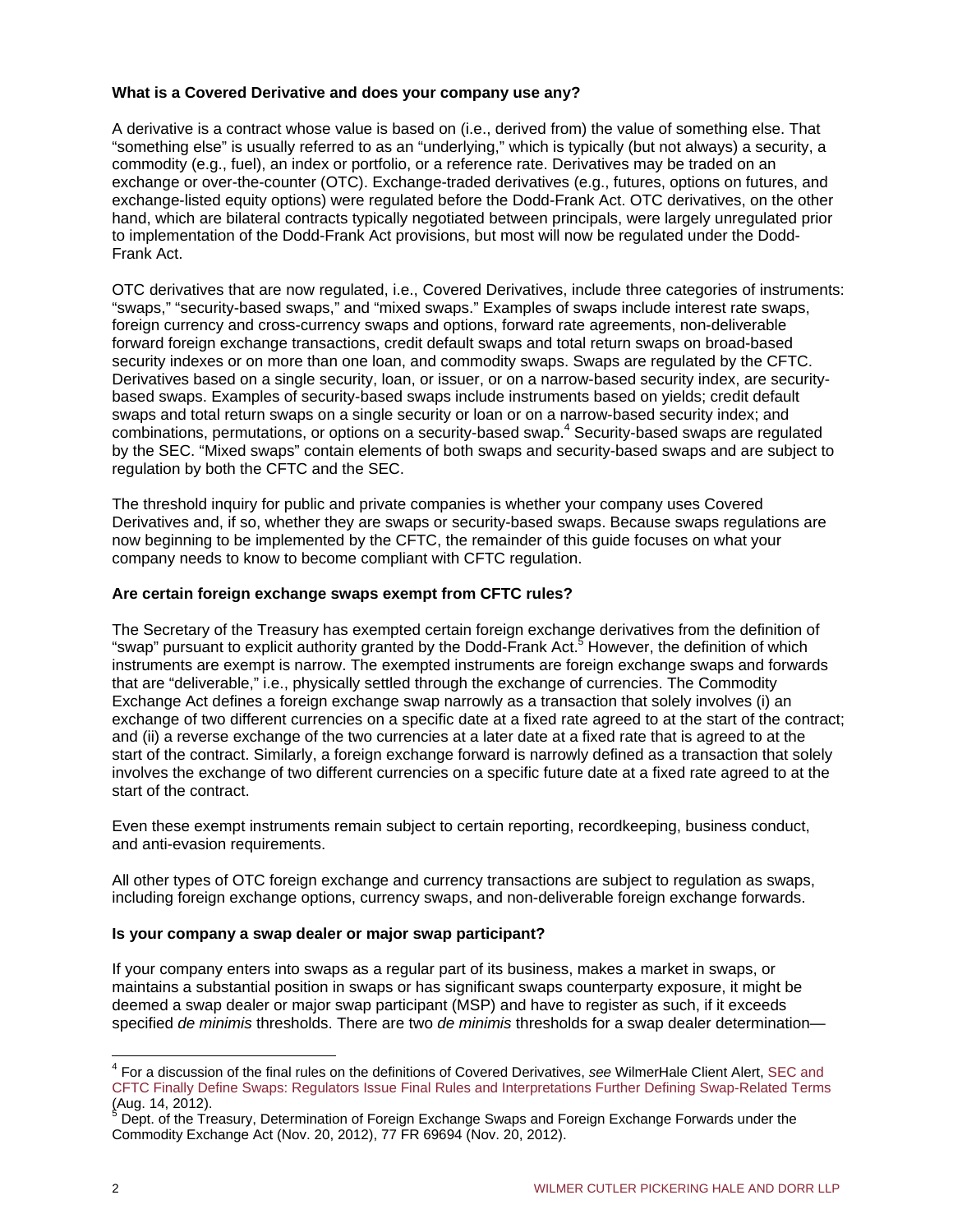\$8 billion in unhedged exposures with all counterparties and \$25 million in swaps with "special entity" counterparties.<sup>6</sup> The *de minimis* thresholds for an MSP determination are similarly quite high (current uncollateralized exposure of \$5 billion, or a sum of current uncollateralized exposure and potential future exposure of \$8 billion). Although most nonfinancial companies are unlikely to reach any of the applicable activity levels for registration, nonfinancial companies should be aware of and make the threshold determination of whether registration could be required.<sup>7</sup>

#### **Is your company a financial entity?**

Nonfinancial end users may be excepted from many of the Dodd-Frank Act requirements. A nonfinancial end user is an entity that is not a "financial entity," the definition of which includes a swap dealer or MSP, a commodity pool, a private fund, an employee benefit plan (such as a 401(k) plan), or a person predominantly engaged in financial activities, as broadly defined in Section 4(k) of the Bank Holding Company Act of 1956. Even if your company is not a financial entity, its affiliates may be financial entities and, if so, would generally be regulated as such.<sup>8</sup>

# **What are the implications of being a swap dealer, MSP, or other financial entity?**

Swap dealers and MSPs are subject to substantial registration, business conduct, and capital requirements. In addition, swap dealers, MSPs, and most other financial entities are also subject to mandatory clearing of their swaps (and execution on a registered trading platform), as well as margin, reporting, and recordkeeping requirements.

# **What are the implications of** *no***t being a swap dealer, MSP, or other financial entity?**

Nonfinancial end users (and certain financial end users, as discussed separately below), may elect not to clear their swaps, which will also then be excepted from mandatory trading of the swaps on a regulated exchange or exchange equivalent. In order to claim this exception, the nonfinancial end user will be required to make an annual filing with the CFTC. Moreover, nonfinancial end users will have significant recordkeeping requirements and may also be responsible for reporting some of their swaps, regardless of whether they choose the exception from mandatory clearing. In addition, in order to rely on the exception, public company end users will need to have certain actions taken by their boards of directors. And companies that are "special entities" will be required to comply with additional requirements in connection with their swaps transactions.

#### **Does your company qualify for the nonfinancial end user exception?**

If your company is a nonfinancial entity, it may elect to use the end user exception from mandatory clearing for swaps that it uses to hedge or mitigate its commercial risk and not for speculative trading

 6 "Special entities" are defined in Section 4s of the Commodity Exchange Act to include federal agencies; states, state agencies, cities, counties, municipalities, or other political subdivisions of any of the foregoing; certain private and public pension plans; and endowments.<br><sup>7</sup> Besause of the Transury Searctory's average

Because of the Treasury Secretary's exemption, deliverable foreign exchange swaps and forwards need not be counted for purposes of the initial swap dealer and MSP calculations.

Under the Dodd-Frank Act and CFTC rules, certain financial institutions have been exempted or excluded from the definition of "financial entity," including:

Banks, savings associations, credit unions, and farm credit system institutions with no more than \$10 billion in assets, but only if they are not also swap dealers, MSPs, or private funds.

Captive finance companies, if their primary business is to provide financing to their parent and they use swaps to hedge commercial risk related to interest rate and foreign currency exposures. The bulk of the exposures (at least 90 percent) must arise from financing that facilitates the purchase or lease of products; and the bulk of the products (at least 90 percent) must be manufactured by the parent company or another subsidiary of the parent company.

We include these types of institutions when we refer to "nonfinancial entities" in this guide.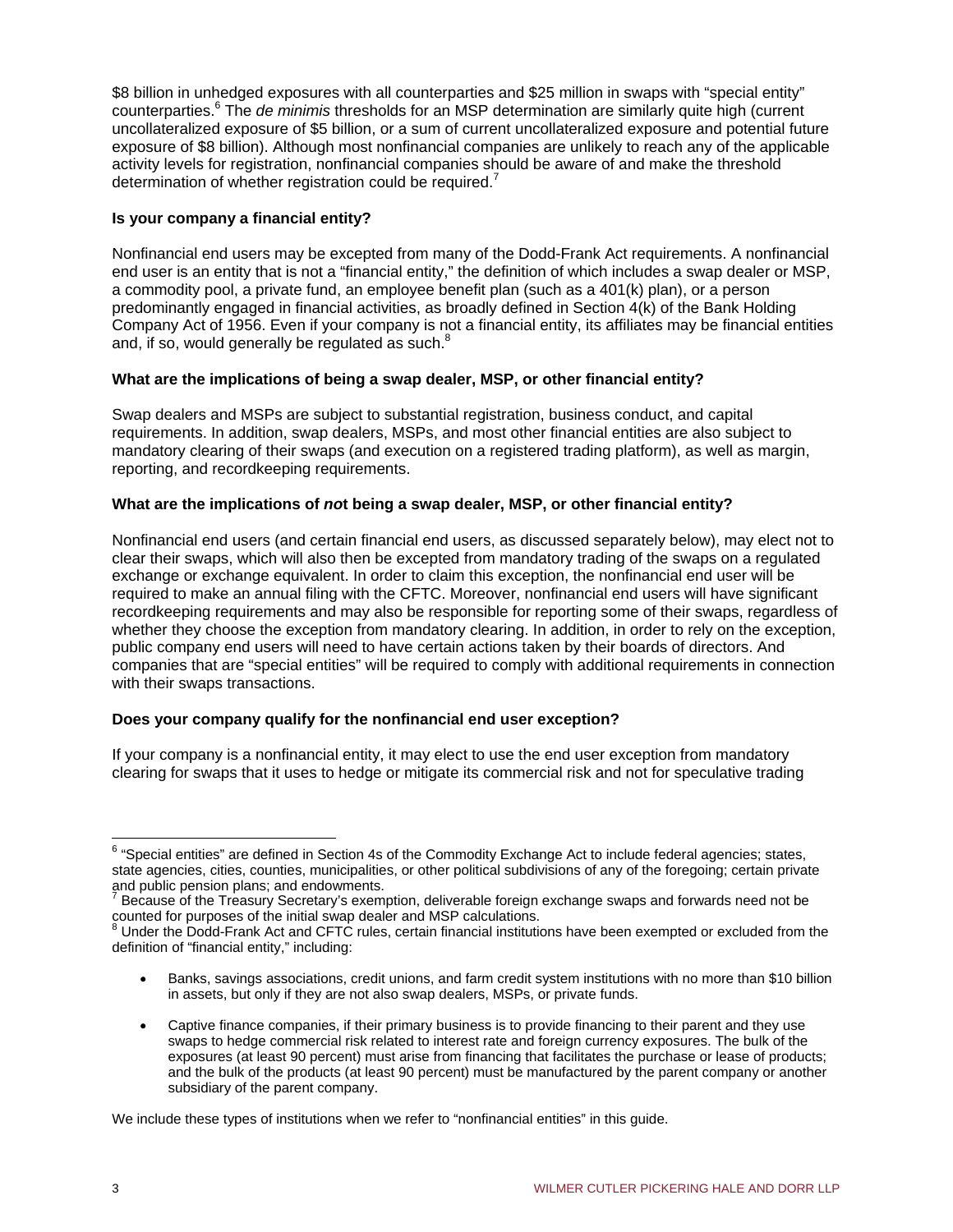purposes. The purpose determination is made on a transaction-by-transaction basis. A company will not be allowed to use the exception for non-hedging swaps even if it otherwise qualifies for the exception.<sup>9</sup>

#### **Is your company using your swaps to hedge or mitigate commercial risk?**

Your company will need to assess whether its swaps have been entered into *for the purpose of* hedging or mitigating commercial risk.

Whether a risk will be considered commercial is based on the underlying activity creating the risk, not on the nature of the business that your company generally conducts. Commercial risk may thus include financial risk if it is related to your company's commercial activities. The CFTC has construed the concept of hedging commercial risk broadly for purposes of the end user exception. It is not necessary for the hedge to qualify as *bona fide* hedging for purposes of the Commodity Exchange Act or for hedging treatment under applicable accounting standards,<sup>10</sup> although satisfying either of those tests will also satisfy the end user requirement. Even if neither of those tests can be met, however, if the particular swap is economically appropriate to the reduction of certain risks in the management of your company's business, it should qualify for the end user exception.<sup>11</sup>

#### **Can your company's affiliates claim the end user exception?**

Affiliates that are themselves nonfinancial entities may claim the end user exception for their own swaps if they are used for hedging or mitigating commercial risk.

In some instances, even certain financial affiliates will be allowed to rely on the end user exception. For example, your company may centralize its risk management or treasury function in the parent company or in a separate hedging affiliate or subsidiary that is a financial entity. Whether the financial entity entering into the swaps may rely on the end user exception is a complex question and depends on where in the corporate structure the hedging activity is done and whether the entity is entering into the swaps as agent of the nonfinancial end user or as principal.<sup>12</sup>

If your company conducts centralized hedging within the corporate organizations, you will need to analyze whether the end user exception will be available for swaps entered into by the legal unit engaging in the hedging activity.

#### **If your company qualifies, how does it elect the exception from clearing?**

All end users (public and nonpublic) that rely on the end user exception to elect not to clear qualifying swaps must provide the following information to a swap data repository (SDR), if available, or to the CFTC:

 $\overline{a}$ 

<sup>9</sup> *See* CFTC, End-User Exception to the Clearing Requirement for Swaps; Final Rule (CFTC Final Rule), 77 FR 42560 (July 19, 2012). For a detailed discussion on the end user exception, *see* WilmerHale Client Alert, CFTC's [Final Rule on the End-User Exception to the Mandatory Clearing of Swaps \(July 20, 2012\).](http://www.wilmerhale.com/pages/publicationsandnewsdetail.aspx?NewsPubId=108466)<br><sup>10</sup> Financial Accounting Standards Board Accounting Standards Codification Topic 815, Derivatives and Hedging,

formerly known as Statement of Financial Accounting Standards No. 133.<br><sup>11</sup> The risks recognized as commercial by the CFTC include risks arising from: (i) the potential change in the value of

assets that the company owns, produces, manufactures, processes, or merchandises or reasonably anticipates owning, producing, manufacturing, processing, or merchandising in the ordinary course of its business; (ii) the potential change in the value of liabilities that the company has incurred or reasonably anticipates incurring in the ordinary course of its business; (iii) the potential change in the value of services that the company provides, purchases, or reasonably anticipates providing or purchasing in the ordinary course of its business; (iv) the potential change in the value of assets, services, inputs, products, or commodities that the company owns, produces, manufactures, processes, merchandises, leases, or sells, or reasonably anticipates owning, producing, manufacturing, processing, merchandising, leasing, or selling in the ordinary course of its business;  $(v)$  a potential change in value related to any of the foregoing arising from interest, currency, or foreign exchange rate movements associated with such assets, liabilities, services, inputs, products, or commodities; or (vi) any fluctuation in interest, currency, or foreign exchange rate exposures arising from the company's current or anticipated assets or liabilities.<br><sup>12</sup> Many companies also enter into inter-affiliate swaps. The CFTC has proposed, but not yet adopted, a

exception for certain inter-affiliate swaps. Proposed Rule, Clearing Exemption for Swaps Between Certain Affiliated Entities, 77 FR 50425 (Aug. 21, 2012).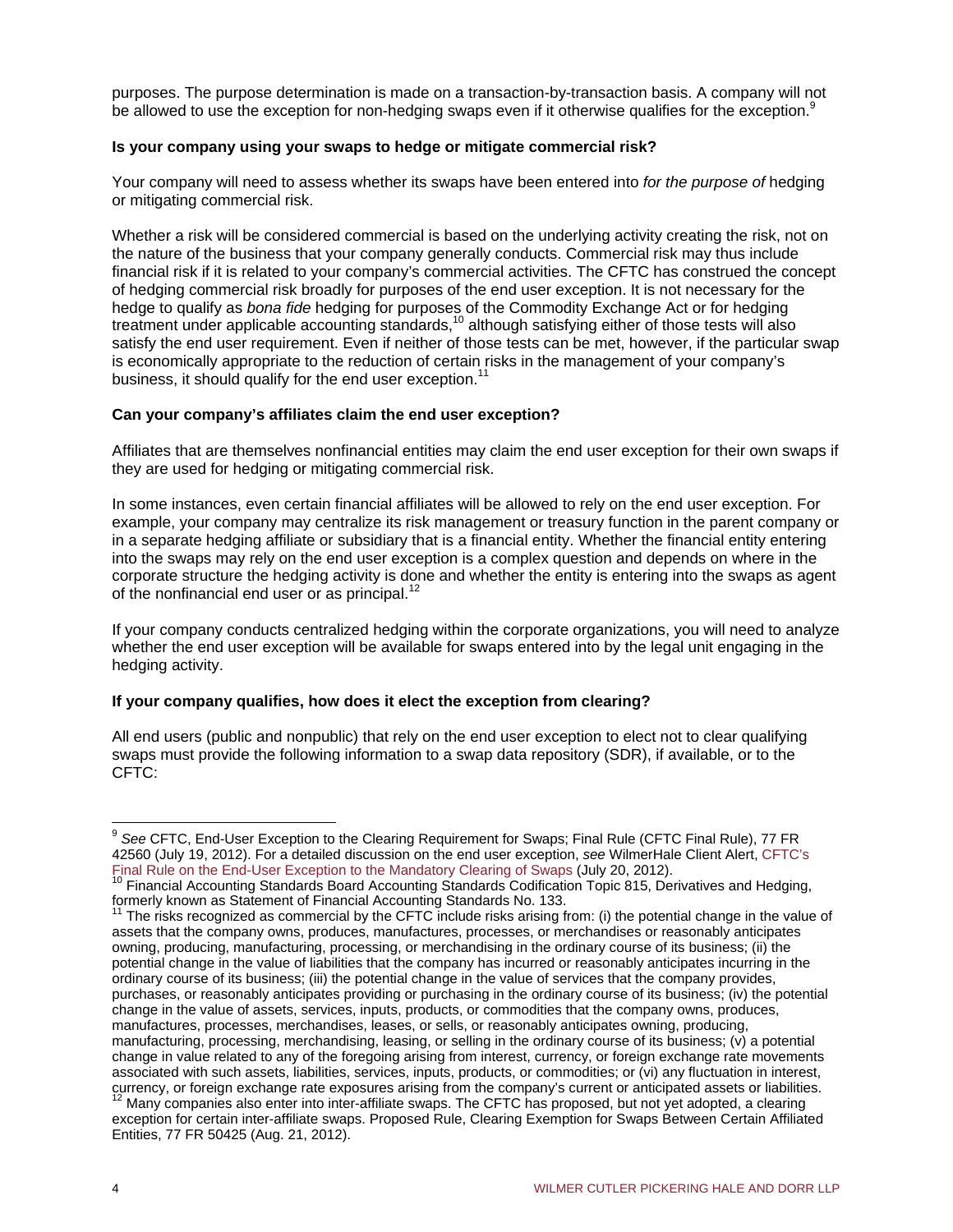- Whether your company is a financial entity and, if so, which exception to the definition of "financial entity" it is using (e.g., is it a small bank or a captive finance company?);
- Whether the swap for which the election is being made hedges or mitigates commercial risk. To satisfy this requirement, the company need only state that it will only elect the end user exception for swaps that meet the hedging or risk mitigation standard;
- How the company generally expects to meet its financial obligations with respect to entering into uncleared swaps. The company will need to indicate (in a check-the-box format) all the following that apply:
	- o a written credit support agreement;
	- o pledged or segregated assets (including posting or receiving margin pursuant to a credit support agreement or otherwise);
	- o a written third-party guarantee;
	- o its available financial resources; or
	- o other means; and
- Whether it is a public company<sup>13</sup> and, if so, confirmation that it has obtained appropriate approvals from its board of directors. Nonpublic companies are not required to obtain board approval.

These items may be reported on an annual basis (in anticipation of making the election and valid for 365 days from the report) rather than at the time a swap is entered into. However, the election of the exception and the identity of the end user must be reported on a swap-by-swap basis at the time the swap is entered into. While *all* swaps will ultimately need to be reported, the obligation to report will largely be borne by swap dealers, MSPs, and larger private funds and not by nonfinancial end users. These requirements only apply to swaps entered into on or after the compliance date.

#### **What board approvals are required for public companies to elect the end user exception?**

A public company must obtain approval from its board of directors or an appropriate committee of the board of directors before it may enter into swaps that are eligible for the end user exception. An appropriate committee is one that the board of directors has *expressly* authorized to review and approve decisions to enter into swaps for the company. Your company's existing governing documents may specify the appropriate board committee, but if not, the board of directors will be able to select the committee it considers the most appropriate. This could be the audit, finance, or risk committee, or it could be a new board committee constituted for this purpose.

Approval to elect the end user exception will require the board to consider the company's policies and procedures generally with respect to swaps trading. Factors the board should consider in making the designation include the number and types of swaps entered into by the company and whether all the swaps should be overseen by the same committee. Ultimately, the board of directors should make its selection with the overall risk management of the company in mind. The board of directors or designated committee must have written procedures relating to the determination of whether or not to clear, including, for example, procedures relating to whether the determination will be made on a swap-by-swap, type of swap, or other basis. The procedures should be reviewed at least annually and updated as necessary

 $\overline{1}$  $13$  As used herein, "public company" means: an entity with securities registered under Section 12 of the Exchange Act or that is required to file reports under Section 15(d) of the Exchange Act; and an entity controlled by such an entity. Thus, a nonpublic subsidiary of a public company would be an issuer of securities for purposes of the end user exception and would be a "public company" as used in this guide even though it is not itself an issuer. The SEC has proposed using the same definition in its end user exception proposal. *See* CFTC Final Rule, at 42570.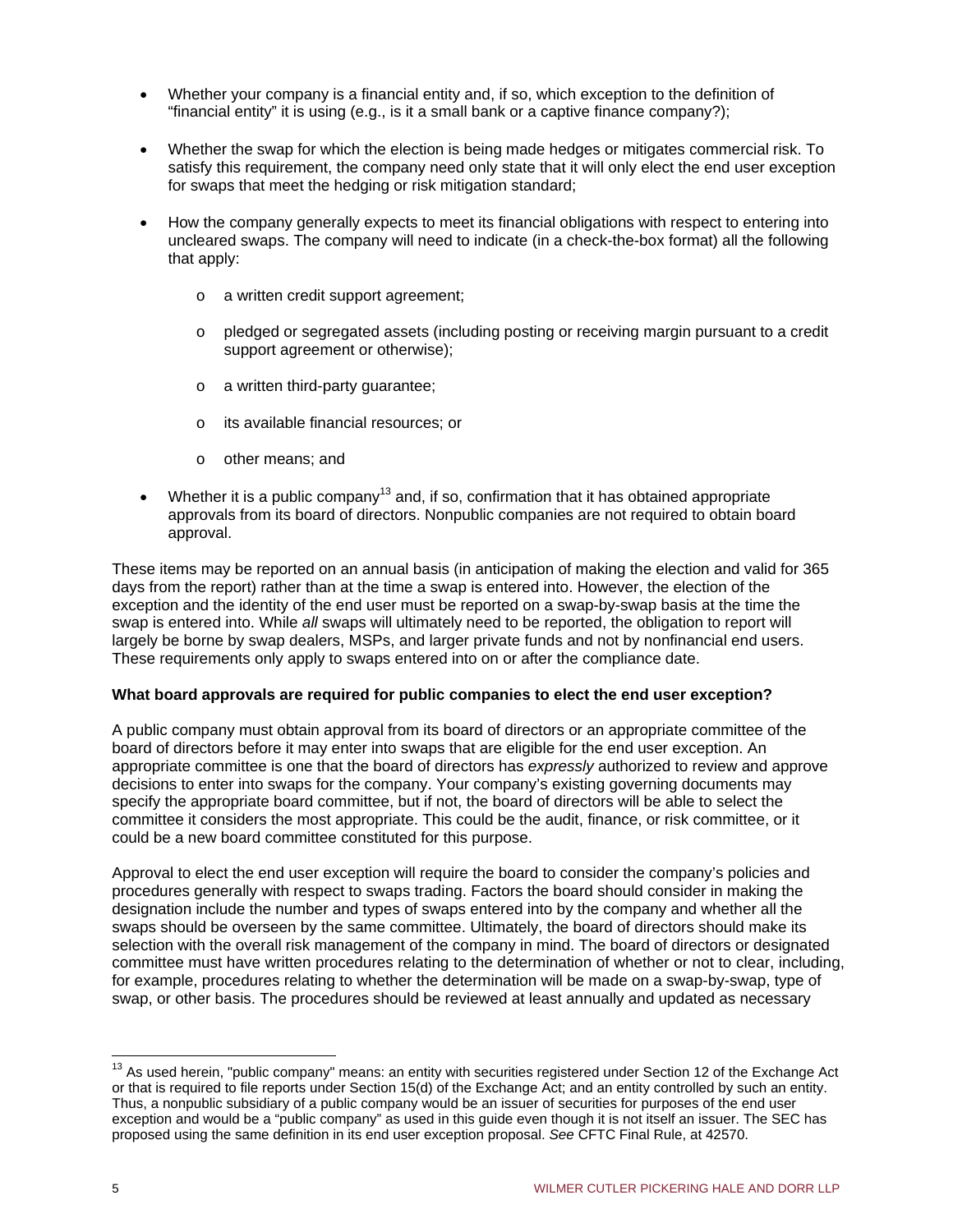and appropriate.

Where a public company has controlled affiliates and/or subsidiaries that enter into swaps, the board of directors of the parent has "reasonable discretion" to determine the appropriate committee, either at the parent level or at the affiliate or subsidiary level. If the affiliate or subsidiary will make its own decisions about clearing, we recommend that the board of directors of the public company parent consider making a formal delegation of this authority to the affiliate or subsidiary.

### **Is it better to clear or not to clear?**

All end users permitted to make an election not to clear will need to weigh the pros and cons of their decisions, many of which are still unknown. There are advantages and disadvantages to both alternatives and these should be considered in the context of the company's overall risk management. For example, companies should consider the needs of their particular hedging programs as well as the relative costs involved in clearing or not clearing particular instruments, including how margin and capital requirements will apply and the costs of any new compliance requirements. Moreover, this determination may change over time as clearing arrangements are implemented and the full panoply of regulations, including capital and margin requirements, are applied to non-cleared contracts. Accordingly, the relative costs and benefits of each arrangement may need to be reassessed periodically.

# **Assuming your company elects not to clear, who is responsible for reporting that election?**

Your company's counterparty must report your company's election not to clear, on a swap-by-swap basis, unless your company enters into a swap with another nonfinancial end user.<sup>14</sup> End users' counterparties typically would be swap dealers and, as such, they would be required to do the swap-by-swap reporting, as well as the required swap data reporting for new and existing swaps.

In order to have a reasonable basis for making its report on your company's election of the clearing exception, your company's swap dealer counterparty will need to collect information and obtain certain representations from your company. Your company's counterparty's additional swap dealer obligations (e.g., under the new business conduct standards) will also entail providing to your company and obtaining from your company additional information and disclosures, which will require amendments to your company's current swap trading agreements.15

# **Is your company required to obtain a Legal Entity Identifier?**

The swap reporting rules also require that every swap counterparty (whether or not the swap is cleared) must have a Legal Entity Identifier (LEI) in place before reporting begins. It is generally your company's responsibility to obtain an LEI. The CFTC has designated DTCC-SWIFT the sole LEI provider for now. That body's CFTC Interim Compliant Identifier (CICI) is to be used as the LEI for all swaps recordkeeping and reporting purposes. If your company does not yet have a CICI, it will have to register with DTCC-SWIFT to obtain one. In some cases, your swap dealer counterparty may be willing to obtain a CICI on your company's behalf.

# **What recordkeeping and reporting requirements will your company have?**

# **(a) Recordkeeping**

Your company will be required to keep complete records of all of its swaps. These records, which must be made available to the CFTC for inspection, must be maintained for at least five years after termination of a swap and be retrievable within five business days. Records must be kept, either in electronic or paper

 $\overline{1}$ <sup>14</sup> Your company may have the reporting obligation for historical and new inter-affiliate swaps and swaps with other nonfinancial end users as counterparties. This obligation is addressed below in the Q&A on recordkeeping and reporting.

<sup>15</sup> As discussed in previous WilmerHale Client Alerts, your company, if it has not already done so, may need to adhere to the ISDA August 2012 Dodd Frank Protocol to facilitate its swap dealer counterparties' compliance with CFTC rules, including those relating to the new business conduct standards. The compliance deadline was extended to May 1, 2013. *See* [CFTC to Extend Compliance Date for ISDA August 2012 Dodd-Frank Protocol](http://www.wilmerhale.com/pages/publicationsandnewsdetail.aspx?NewsPubId=10737419381) (Dec. 20, 2012), and [Reminder, Compliance Deadline Approaching for ISDA August 2012 Dodd-Frank Protocol](http://www.wilmerhale.com/pages/publicationsandnewsdetail.aspx?NewsPubId=10737419156) (Dec. 7, 2012).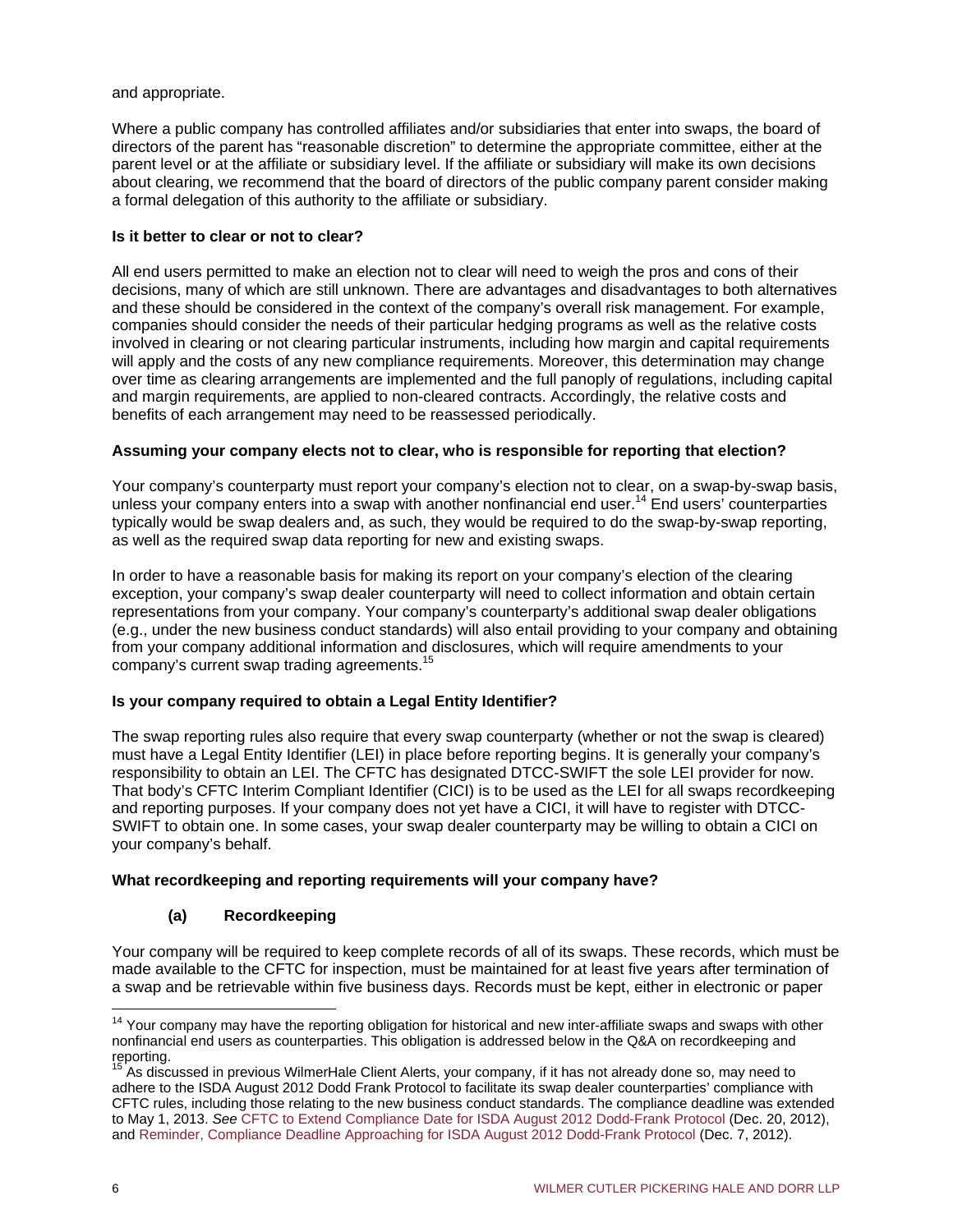form, both for existing and new swaps. These obligations will require your company to establish swap recordkeeping policies and procedures and may require investment in new recordkeeping systems. Recordkeeping obligations differ depending on whether a swap is a new swap (governed by Part 45 of the CFTC's regulations) or a "historical" swap (governed by Part 46 of those regulations). Historical swaps include "pre-enactment" and "transition" swaps. Pre-enactment swaps are swaps entered into before and still in existence on July 21, 2010, the date of enactment of the Dodd-Frank Act. Transition swaps are swaps entered into on or after that date. The recordkeeping requirements also differ depending on whether a pre-enactment or transition swap was in existence on or after April 25, 2011, the day the CFTC proposed its recordkeeping and reporting rules.

In general, counterparties to historical swaps that terminated before April 25, 2011 are required to keep all information and documents relating to the terms of the transactions that they possessed as of October 14, 2010 (for pre-enactment swaps) or December 17, 2010 (for transition swaps), when the CFTC published interim final rules ordering that all such information be preserved.<sup>16</sup> Counterparties to these swaps are not required to recreate documentation or to alter the method by which the information they have is organized and stored.

Counterparties to historical swaps in existence on or after April 25, 2011, however, must keep records of certain minimum primary economic terms as well as additional documentation, to the extent it has been in a counterparty's possession at any time after April 25, 2011. The additional documentation includes, for example, confirmations, master agreements, and credit support agreements. Additional documentation for historical swaps must be kept for any historical swap that remains in existence after the applicable reporting compliance date (discussed in the next Q&A) to the extent such records are created by or become available to the counterparty on or after the compliance date.

All information relevant to new swaps (those entered into on or after the applicable compliance date) must be retained, including all records demonstrating that your company is entitled to elect the end user exception with respect to any particular swap.

# **(b) Reporting**

A nonfinancial company that enters into a swap with a swap dealer, MSP, or other financial entity counterparty will have no reporting obligations because its counterparty has been designated the reporting counterparty by the CFTC. Your company will need to provide its swap dealer/MSP/financial entity counterparty with all the information it needs to meet its reporting obligation on a timely basis, although most of the required information will already be available to that counterparty.

If a nonfinancial company enters into a swap with another nonfinancial company (including inter-affiliate swaps), generally the counterparties may elect which one of them will report the swap data. If the swap is cleared, neither of the counterparties will have reporting obligations. If the swap is uncleared, however, the reporting party will have a variety of reporting obligations, depending on whether the swap is executed on a registered trading platform. The information that must be reported could include data on the primary economic terms of the swap, as well as confirmation, valuation, and continuation (i.e., over the life of the swap) data.

# **What is the timing of these new requirements?**

Although nonfinancial end users will not need to begin clearing or electing not to clear their swaps until September 9, 2013, at the earliest,<sup>17</sup> reporting obligations start sooner. As discussed above, however, if one of the counterparties to a swap is a swap dealer or MSP, the nonfinancial counterparty will not be required to do the reporting. Reporting for swap dealer and MSP counterparties is as follows:

 $\overline{1}$ <sup>16</sup> CFTC Interim Final Rule for Reporting Pre-Enactment Swap Transactions, 75 FR 63080 (Oct. 14, 2010); CFTC Interim Final Rule for Reporting Post-Enactment Swap Transactions, 75 FR 78892 (Dec. 17, 2010).

<sup>&</sup>lt;sup>17</sup> The CFTC has approved clearing of certain credit default swaps and interest rate swaps. The September 9 date applies to a clearing election in connection with these swaps. The CFTC has yet to approve clearing of other types of swaps.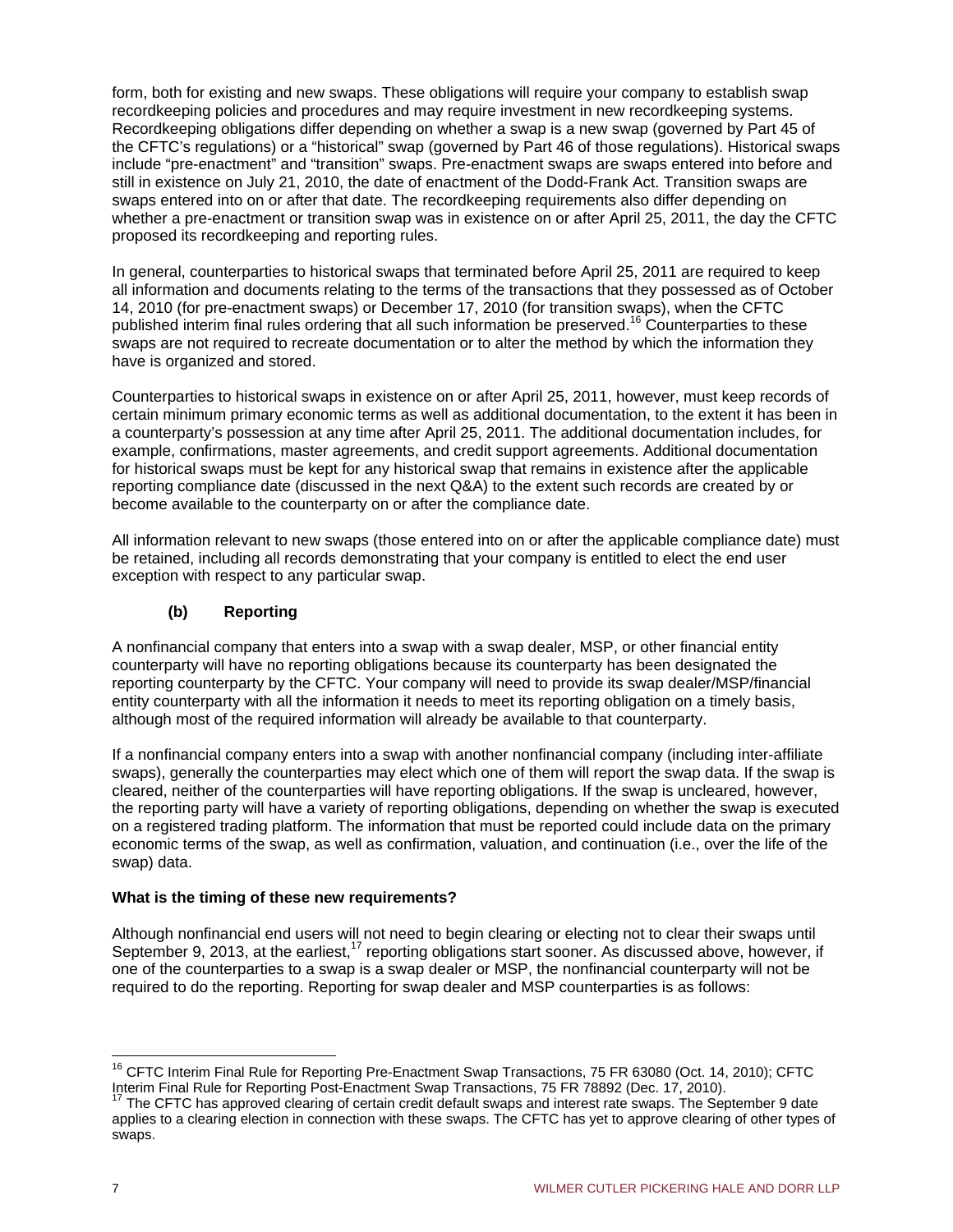- Interest rate and credit swaps entered into on or after December 31, 2012 with swap dealer counterparties began to be reported as of that date.
- New equity swaps, foreign exchange swaps, and other commodity swaps entered into on or after February 28, 2013 with swap dealer or MSP counterparties will need to be reported beginning on that date.

Historical swaps (i.e., pre-existing and transition swaps) will need to be reported beginning on March 31, 2013.

*All* swaps (including those between nonfinancial counterparties) will need to be reported by no later than April 10, 2013.

Your company will need to ensure that it has systems in place to provide its counterparties with all required information in time to meet this schedule.

#### **What should your company's action plan be?**

Many of these deadlines are fast approaching and counterparties that are swap dealers, MSPs, and financial entities are already reaching out to their nonfinancial counterparties to ensure compliance. So what does your company need to do?

- 1. Assess whether your company has any Covered Derivatives and, if so, whether they are subject to the rules of the CFTC or the SEC or both.
- 2. Determine whether your company is a swap dealer, MSP, or financial entity.
- 3. If not, assess whether your company qualifies for the nonfinancial end user exception.
- 4. If your company conducts its risk management through a centralized hedging unit, assess whether that unit will qualify for the end user exception.
- 5. Assuming your company qualifies, determine whether it uses swaps to hedge or mitigate risk.
- 6. Determine whether the company's board of directors or a board committee will oversee matters relating to swaps and whether or not to elect to use the nonfinancial end user exception; if necessary, establish a new committee of the board or delegate authority to an existing board committee; and identify the board or committee meeting at which the decision will be made.
- 7. Implement procedures for the board or committee to follow in connection with its approval of swaps.
- 8. Analyze the pros and cons of electing to use the nonfinancial end user exception.
- 9. If your company elects to use the nonfinancial end user exception, make the election by reporting to the SDR. Your company's swap dealer counterparty may do this on its behalf.
- 10. Obtain an LEI.
- 11. Implement procedures and processes for swaps trading, recordkeeping, and, if applicable, reporting.

Even companies that have never used derivatives or do not currently use them should consider implementing internal procedures to ensure that the company not enter into derivatives in the future without ensuring compliance with the Dodd-Frank Act rules.